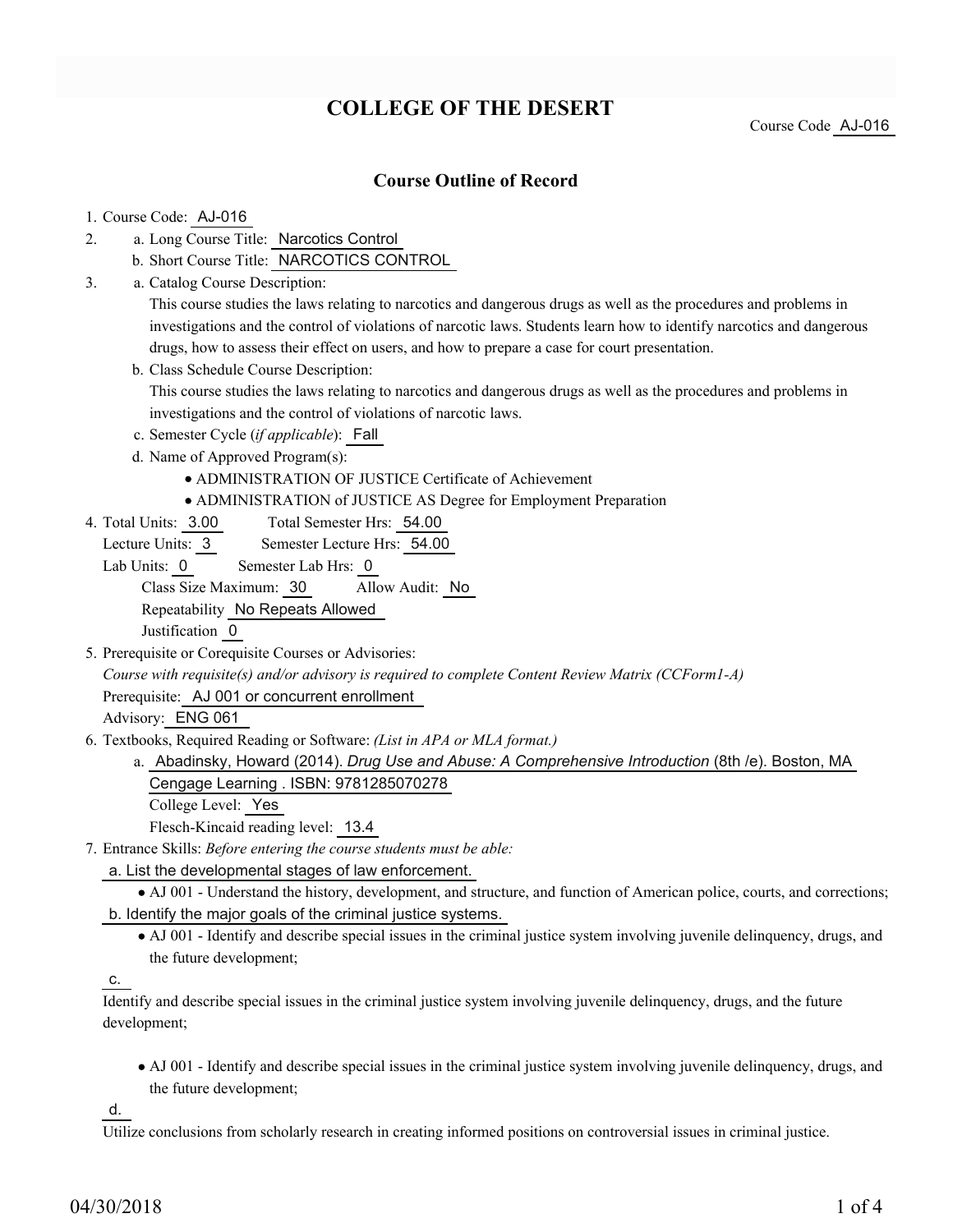AJ 001 - Utilize conclusions from scholarly research in creating informed positions on controversial issues in criminal justice.

### **Advisory Skills:**

### e.

Conduct research and evaluate sources for use as evidence in essays on complex topics.

ENG 061 - Demonstrate the ability to use research skills including library resources such as books, periodicals, electronic databases and online resources such as the internet.

f.

Write research papers.

- ENG 061 Use theses to organize paragraphs into coherent analyses.
- ENG 061 Demonstrate the ability to think critically and express ideas using various patterns of development.
- ENG 061 Recognize features of style such as purpose, audience and tone integrate these elements into academic and professional writing.
- 8. Course Content and Scope:

#### Lecture:

- 1. An Introduction to Drug Use and Abuse.
- 2. The Biology of Psychoactive Substances.
- 3. Depressants.
- 4. Stimulants.
- 5. Hallucinogens, Marijuana, Inhalants, and Prescription Drugs.
- 6. Psychology and Sociology of Drug Use.
- 7. Preventing and Treating Drug Use.
- 8. History of Drug Use and Drug Legislation.
- 9. Drug Trafficking.
- 10. Drug Laws and Law Enforcement.
- 11. United States Drug Policy.
- 12. Decriminalization, Legalization, and Harm Reduction.

Lab: *(if the "Lab Hours" is greater than zero this is required)*

- 9. Course Student Learning Outcomes:
	- 1.

Identify the different scheduling of drugs.

#### 2.

Explain the characteristics of legal and illegal drugs.

### 3.

Explain the concepts of addiction.

- 10. Course Objectives: Upon completion of this course, students will be able to:
	- a. Demonstrate a knowledge and understanding of California and related Federal narcotics laws
	- b. Identify narcotic and dangerous drugs and recognize symptoms of their use
	- c. Assess the effects of narcotics and dangerous drugs on a user
	- d. Demonstrate the ability to investigate and prepare a case for trial.

11. Methods of Instruction: *(Integration: Elements should validate parallel course outline elements)*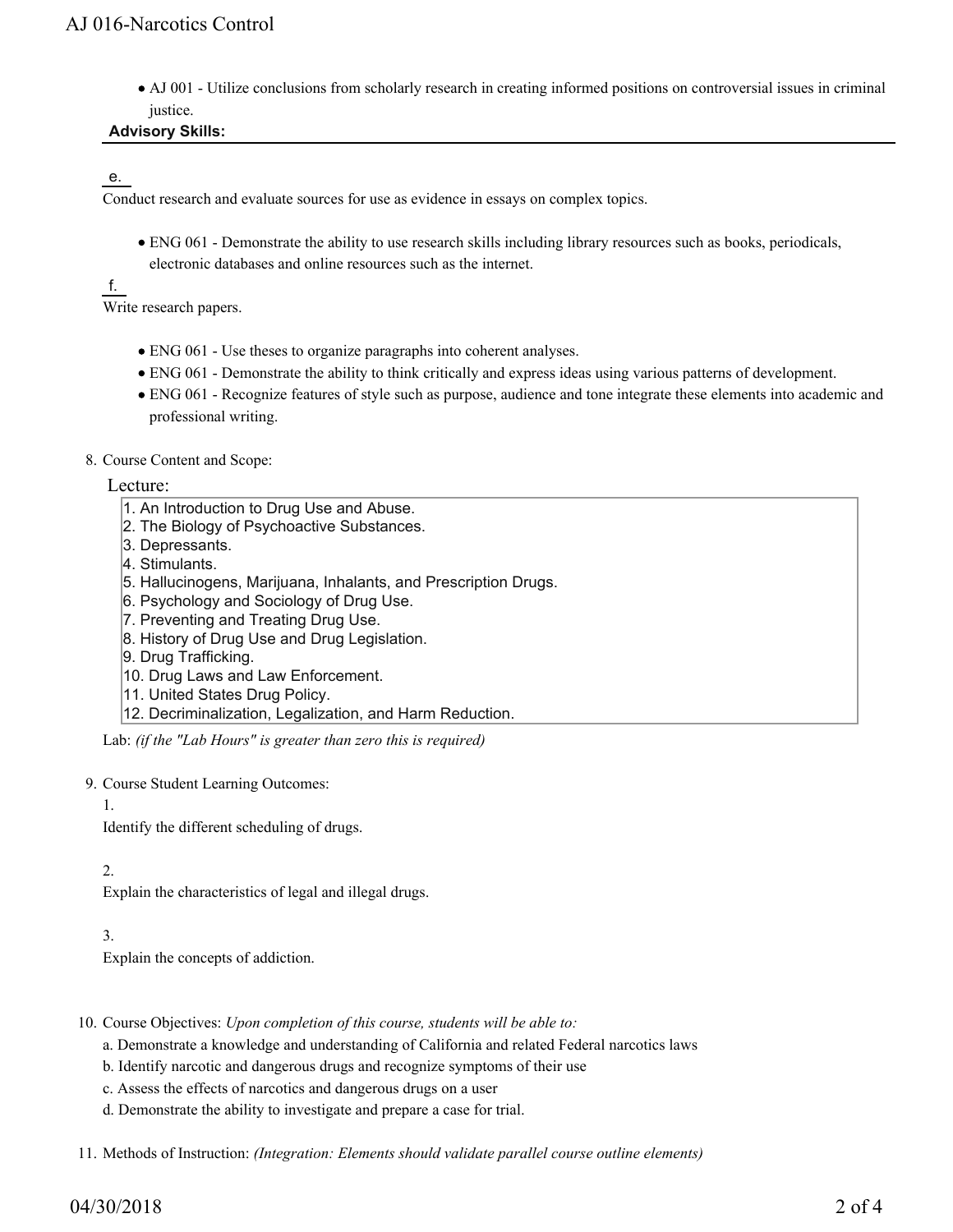## AJ 016-Narcotics Control

- a. Collaborative/Team
- b. Discussion
- c. Distance Education
- d. Lecture
- e. Participation
- f. Technology-based instruction

Other Methods:

Video presentation

12. Assignments: (List samples of specific activities/assignments students are expected to complete both in and outside of class.) In Class Hours: 54.00

Outside Class Hours: 108.00

- a. In-class Assignments
	- 1. Participate in classroom/board posts discussion
	- 2. Be active on Blackboard
	- 3. Complete textbook readings
	- 4. Read handouts and PowerPoint lectures
	- 5. Participate in exercises
	- 6. Watch and critique required Youtube videos
	- 7. Complete quiz assessments
- b. Out-of-class Assignments
	- 1. Textbook reading
	- 2. Research assignments
	- 3. Critique video presentations
	- 4. Monitor email

13. Methods of Evaluating Student Progress: The student will demonstrate proficiency by:

- College level or pre-collegiate essays
- Term or research papers
- Mid-term and final evaluations
- Student participation/contribution
- 14. Methods of Evaluating: Additional Assessment Information:

Essay: Assigned research on case law decisions

15. Need/Purpose/Rationale -- All courses must meet one or more CCC missions.

PO - Career and Technical Education

Apply critical thinking skills to research, evaluate, analyze, and synthesize information.

IO - Personal and Professional Development

Self-evaluate knowledge, skills, and abilities.

Demonstrate an understanding of ethical issues to make sound judgments and decisions.

16. Comparable Transfer Course

| <b>University System</b> | Campus | <b>Course Number</b> | <b>Course Title</b> | <b>Catalog Year</b> |
|--------------------------|--------|----------------------|---------------------|---------------------|
|                          |        |                      |                     |                     |

17. Special Materials and/or Equipment Required of Students:

18. Materials Fees: Required Material?